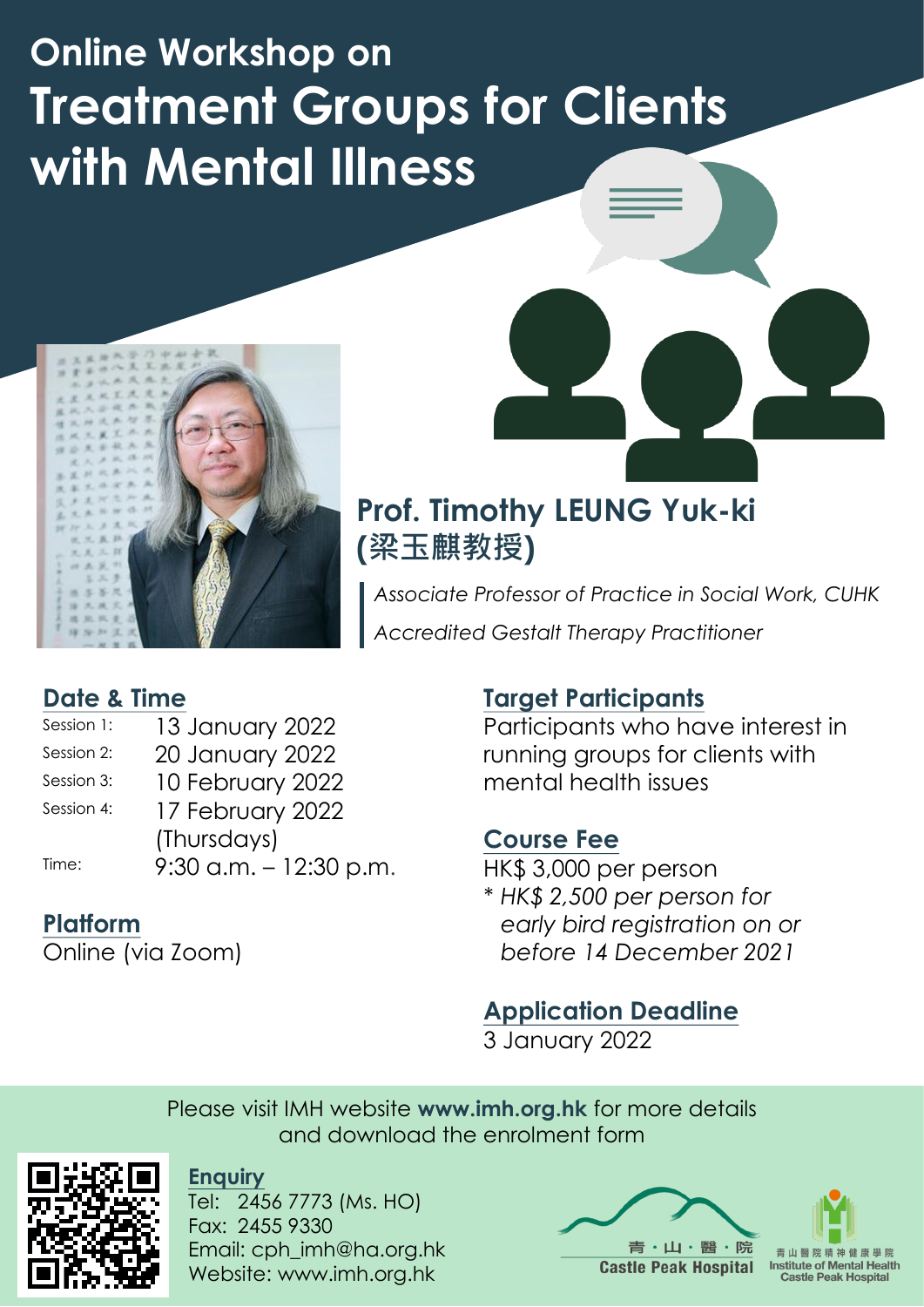# **Online Workshop on Treatment Groups for Clients with Mental Illness**

## **Course Description**

Groupwork is one of major intervention modules with demonstrated effectiveness in enhancing personal and family functioning and reducing the negative impact of environmental stressors and developmental challenges through mutual support, vicarious learning and instillation of hope. Psycho-education in group is effective in changing attitudes, enhancing perspective taking and learning new skills (Gelkopf, Ryan, Cotton, & Berger, 2008).

There will be four half-day sessions in which participants would be equipped with knowledge and skills about evidence-based groupwork practice.

At the end of this workshop, participants will be able to learn the theories of group and group dynamics, and increase their understanding about essential skills in conducting therapeutic groups.

## **Course Objectives**

- To equip participants with knowledge about evidence-based group practice and therapeutic factors
- To learn how to plan effective groups, in particular, using Programme Logic Model in enhancing effective group practices
- To enhance competence of workers in utilisation of group dynamics in running groups
- To learn how to develop a holding environment in groups, facilitating mutual aid and interpersonal learning among members in groups

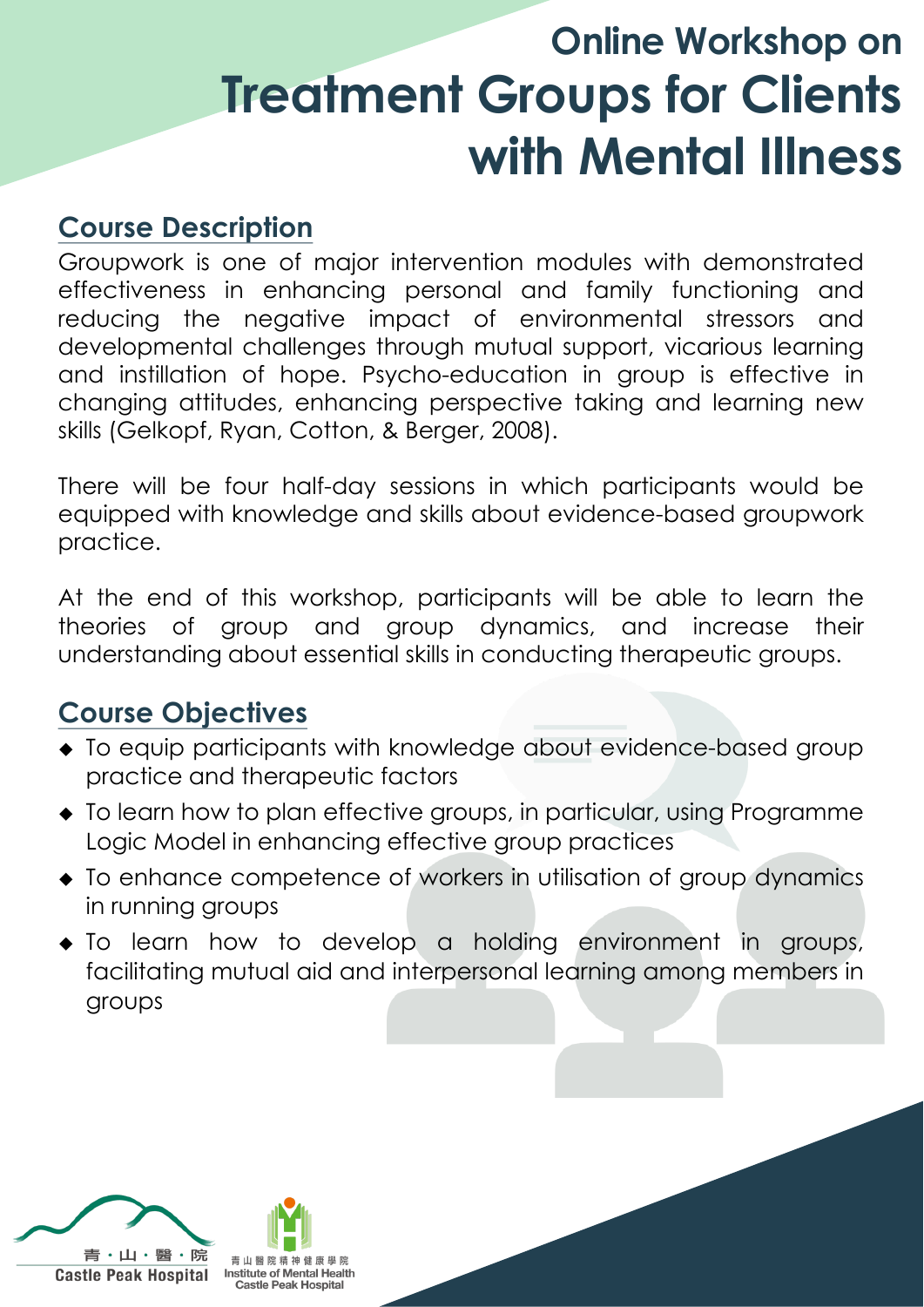# **Online Workshop on Treatment Groups for Clients with Mental Illness**

# **Course Rundown (tentative)**

### **Session 1 – 13 January 2022**

 Evidence-based practices: Theories and skills in leading treatment and developmental groups for clients and families with members suffering mental illnesses

Interactive activities and case sharing are included in all sessions!

- Therapeutic factors in enhancing group effectiveness
- Group design and group programme planning (Pyramid Model)
- Critical tasks and skills in leading groups in different group stages (pre-group phase)
- Summary

- Dealing with critical incidents in groups (continued)
- Critical tasks and skills in leading groups in different group stages (termination and post-group phase)
- Summary and debriefing



#### **Session 2 – 20 January 2022**

- Critical tasks and skills in leading groups in different group stages (beginning phase and working phase)
- Summary and debriefing

### **Session 3 – 10 February 2022**

- Warm up exercises
- Advanced group planning: Group Programme Logic Model
- Dealing with critical incidents in groups: Use of Critical Incident Model
- Summary

#### **Session 4 – 17 February 2022**